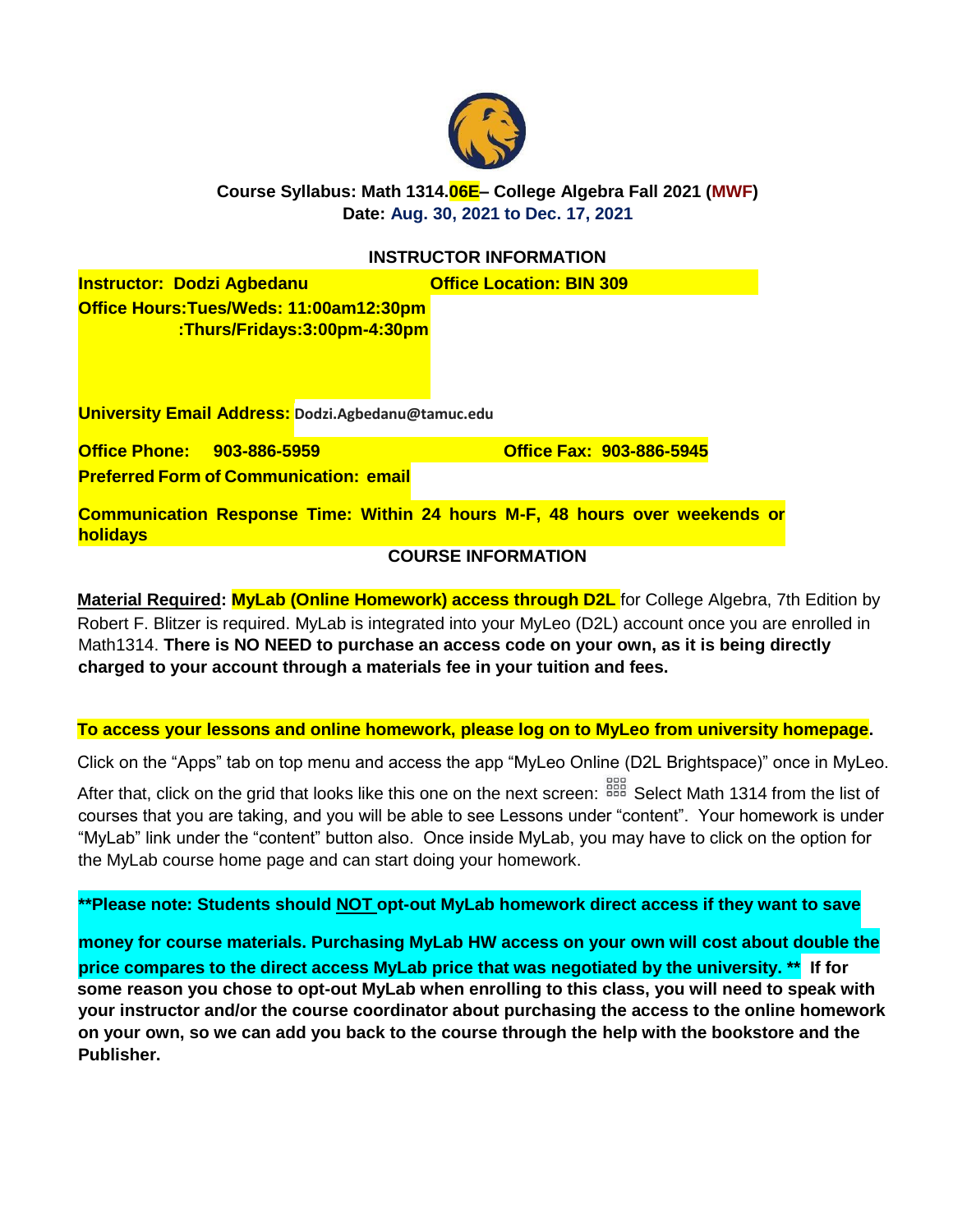**In addition, please get a Binder to keep and organize all notes and course materials. Please get a Binder to keep and organize all notes by chapters. A Texas Instruments (TI-83 or TI-83 Plus) graphing calculator for this course is highly recommended. All exams must be completed in pencil. Please start your online homework the first day of the course to prevent a loss in points for your grades.**

**Printed Textbook (Optional): The printed textbook,** College Algebra, 7th Edition by Robert F. Blitzer **(**ISBN is 9780134469164 ) **is optional and can be accessed through MyLab.** Portions of Chapters 1-8 in the textbook will be discussed.

## **Course Description**

This course covers an in-depth study and applications of quadratics, polynomial, rational, exponential and logarithmic functions, and systems of equations. Additional topics such as arithmetic and geometric progressions; sequences and series; and matrices and determinants are included.

## **Student Learning Outcomes: Upon completion of this course, students will be able to:**

- 1) Demonstrate knowledge of properties of functions, which include domain and range, operations, compositions, and inverses.
- 2) Identify, interpret, and solve problems of various types of functions and their graphs, including but not limited to linear, quadratic, polynomial, rational, exponential, and logarithmic functions.
- 3) Apply graphing techniques for various functions.
- 4) Identify and develop basic sequences and series.
- 5) Solve systems of equations with various methods including elimination, substitution, Cramer's rule and matrices

# **Core Objectives:**

- 1. *Students will be able to analyze, evaluate, or solve problems when given a set of circumstances, data, texts, or art.* This common core objective will be assessed in exams and the departmental final exam for all sections of Math 1314.
- 2. *In written, oral, and/or visual communication, A&M-Commerce students will communicate in a manner appropriate to audience and occasion, with an evident message and organizational structure.* This common core objective will be assessed using common class activities/projects with class discussion over functions, sequences, logarithmic or exponential functions for all sections of Math 1314.
- 3. *Students will be able to interpret, test and demonstrate principles revealed in empirical data and/or observable facts.* This common core objective will be assessed using common class activities/projects with discussion over functions, homework, exam and departmental final exam for all sections of Math 1314.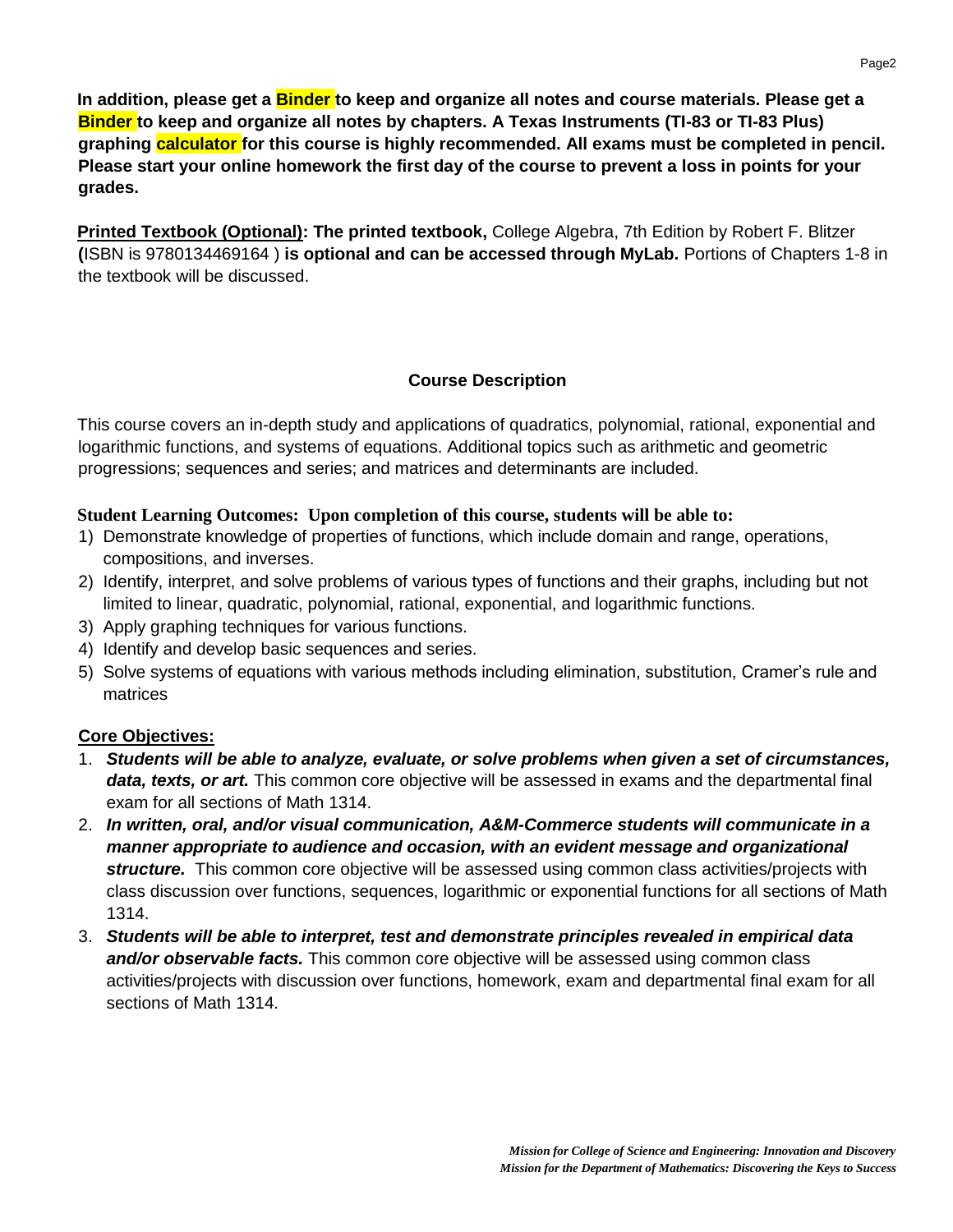## **COURSE REQUIREMENTS**

**Instruction:** Instruction will be delivered in class and on D2L through lectures, demonstration and models, videos, and some group work, based on time available. All turned in work should be completed in pencil, please.

**Attendance & Continual Enrollment**: Attendance will be taken at the beginning each class. Logging into D2L and completing assignments will also be used to determine part of your attendance. Students need to actively participate in class and/or online to receive credit. **Attendance and participation (in person and/or online) are a must to be able to do well in this class**. It is expected that students follow the guidelines set forth by the Class Attendance Policy in the current Undergraduate Catalogue. If students represent an athletic team for this university, departmental team, scholastic team, choir, or other group and must miss class, notify me in writing with the appropriate documentation within one week of the absence in order not to be counted absent. Arrangements for make-up work will be made at that time.

## **\*\*\* All students should be aware that they are NOT allowed to drop this math course, and that they must be continually enrolled in a math course until they have successfully completed their collegelevel math course (University Policy).\*\*\***

**Homework**: Homework will be assigned every class period. The homework is a must for success in this class. **\*\*\*Students are required to complete homework using MyLab online homework system.\*\*\* Homework is due in a week after the day that is assigned (or before the exam day, whichever comes first). Please do not wait until the due dates to complete your homework to avoid emergency situations or run into technically difficulties.**

If a student experiences any technical difficulties with MyLab, be sure to use the online help and technical support from the software company. If a student continues to have trouble accessing or navigating the software, please contact instructor through for some individual help.

**Quizzes**: Quizzes will be given periodically. Be sure to attend classes, so you don't miss the in-class quizzes. There may also be quizzes given on D2L. Please keep up with their due dates.

**Class Activities/Projects:** Application problems with class discussion over functions, sequences, logarithmic or exponential functions related to course materials will be assigned during the semester. Be sure to attend all classes in order to participate in the class activities with class discussion.

**Tutoring:** Students can choose to attend tutoring in the Math Skills Center, TRIO, Supplemental Instruction tutoring sessions, and other on campus tutoring sessions that are approval by the Mathematics Department.

**Exams**: There are three scheduled exams and a comprehensive final exam. **Face-to-Face testing is required for face-to-face classes. In general, students will take exams in class with instructors. Make-up exam may only be arranged if it is a documented excused absence. Make-up exams will be taken with the instructor or in an approved testing center. All make-up exams need to be taken before the graded exams are returned back to other students.**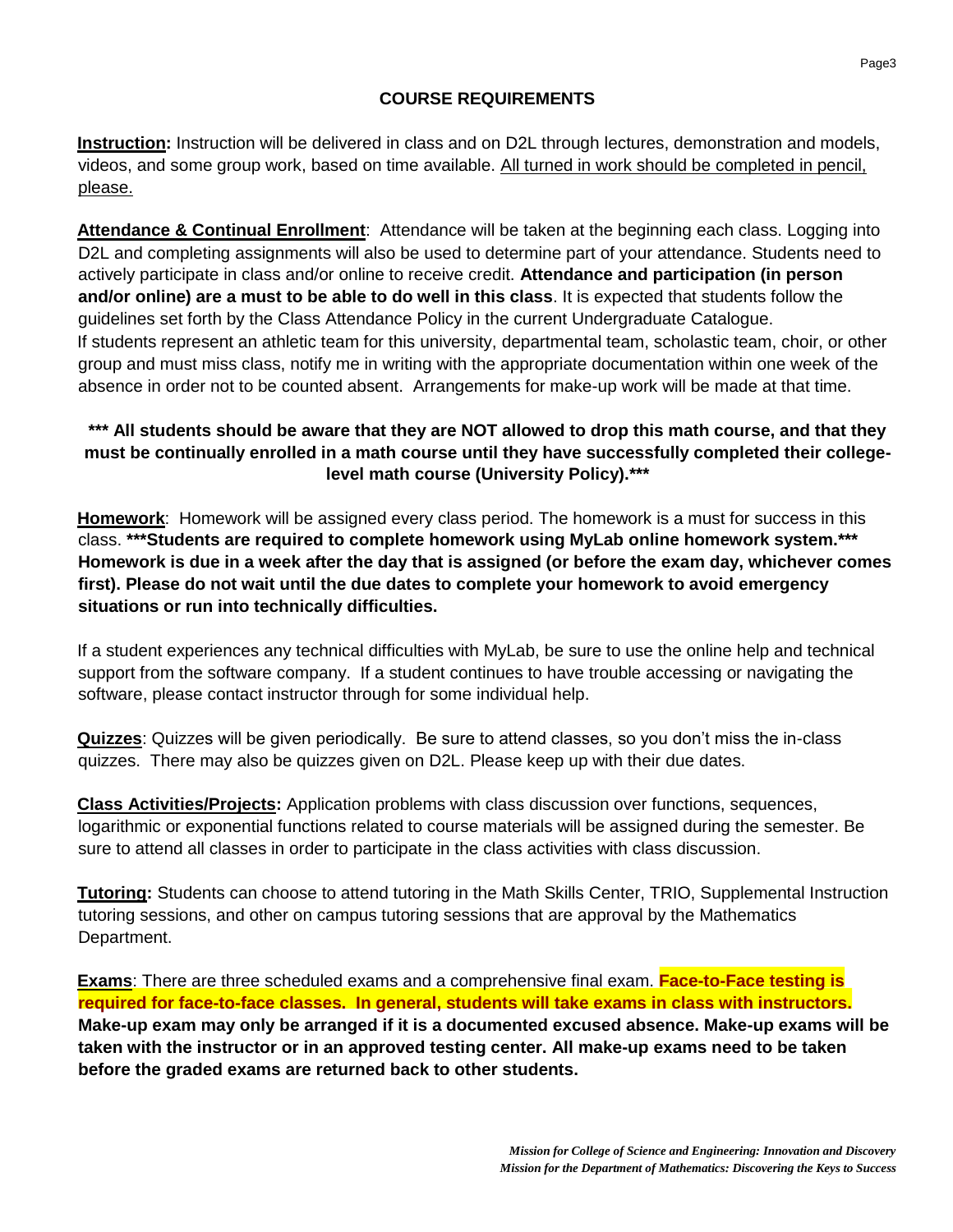Partial credit may be given on exams IF all work is neatly shown for determination of the student's mistakes. While taking exams, **CELL PHONES AND OTHER ELECTRONIC DEVICES MUST BE TURNED OFF AND STORED OUT OF THE STUDENT'S REACH. The only electronic device allowed during tests and quizzes is a stand-alone calculator (such as a TI-34, TI-83, TI-84, etc.), and only with the instructor's permission. All exams must be completed in pencil; failure to complete your exam in pencil will result in a reduction of the earned grade by 5 points.**

**No make-up exams will be given without prior notice of a university excused absence\***. We realize that at times throughout the semester, emergency situations may arise that affect a student's performance on an exam or even prevent a student from attending on an exam day. **We can replace the lowest exam grade with the student's grade on the final exam, provided the final exam score is higher.** This provision will only be applied to **ONE** exam, so students should make every effort to be present and wellprepared for all exams.

## **A Practice exam and answer key will be available prior to each exam. Be sure to take advantage of this valuable resource!!**

\* University Authorized Excuses: 1) Participation in a required/authorized university activity; 2) Verified illness; 3) Death in a student's immediate family; 4) Obligation of a student at legal proceedings in fulfilling responsibility as a citizen; and others determined by individual faculty to be excusable (e.g., elective University activities, etc.)

#### **Test dates are tentative and are subject to change: See Class Schedule on the last page for exam dates.**

**Optional Final Exam:** The final exam will be a departmental, comprehensive exam. It is scheduled on **Monday, Dec. 13, 2021**. This semester, students have the option to opt not to take final exam IF he/she fulfill these requirements:

- The student has a passing average grade after exam 3 and is happy with the final average, AND
- The student has completed the last assignment of final exam practice questions on MyLab with a passing grade, AND
- Inform the teacher clearly that he/she opt out of final exam before final exam day.

In this case, the average of all the exams taken before final exam will be counted as 75% and together with the daily grades of 25% to make up for the 100% of the final grade.

On the other hand, if students opt to or need to take the final exam, the final exam grade can also be used to replace the one lowest exam grade. Students will then follow the grading policy outlined below to calculate for the final grade for the course.

| Grading                                                     |     |  |  |  |
|-------------------------------------------------------------|-----|--|--|--|
| <b>Daily</b>                                                | 25% |  |  |  |
| Homework and Practice Questions for Exams on MyLab<br>15%   |     |  |  |  |
| 5%<br>Attendance, D2L Daily Work, Notes, Projects & Surveys |     |  |  |  |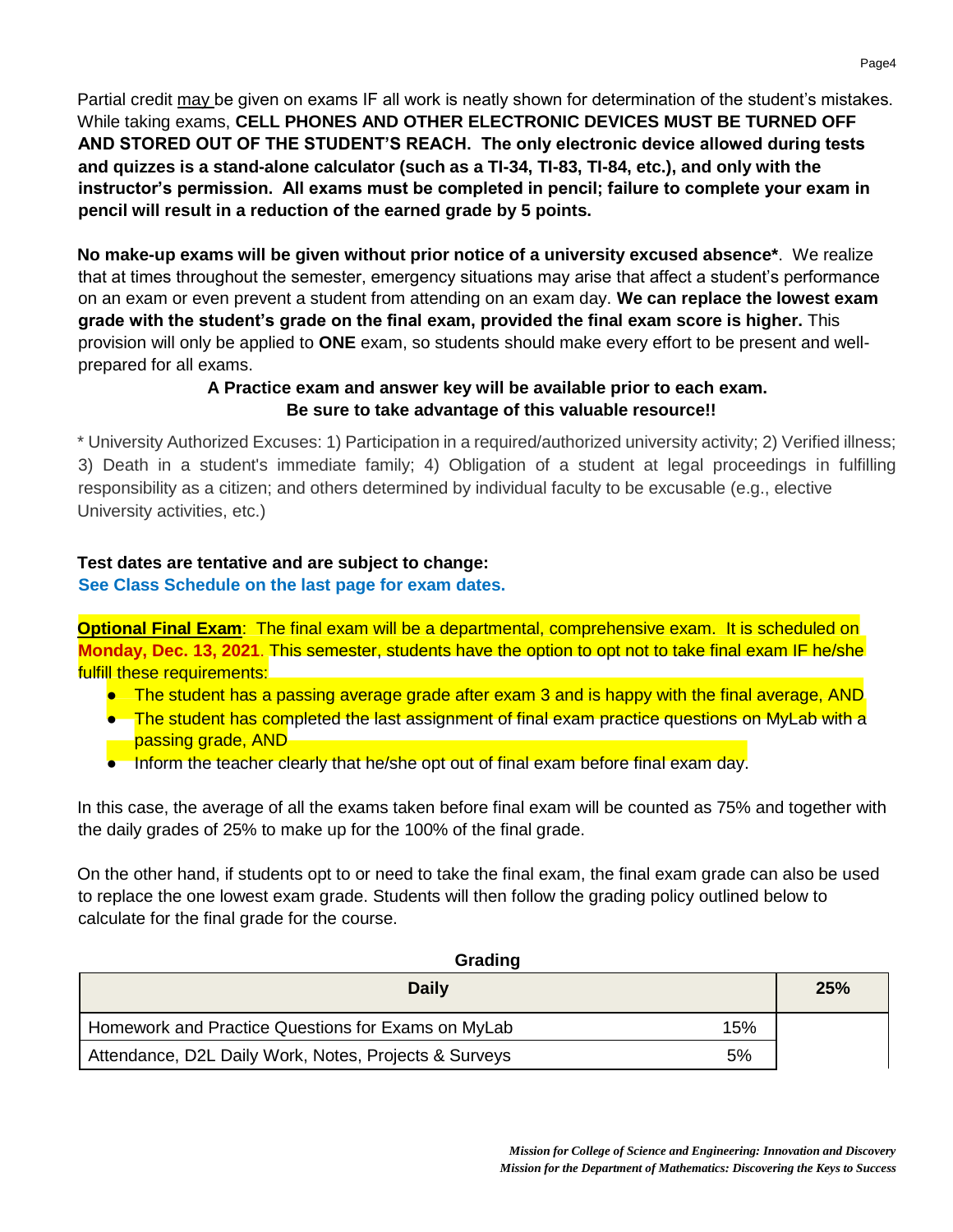| Quizzes<br>5%                                            |      |  |  |  |  |
|----------------------------------------------------------|------|--|--|--|--|
|                                                          |      |  |  |  |  |
| <b>Exams Average</b>                                     | 75%  |  |  |  |  |
| The average scores of All Exams                          |      |  |  |  |  |
| Exam 2<br>Exam 1<br>Exam 3<br><b>Optional Final Exam</b> |      |  |  |  |  |
| (You have 1 attempt for each exam)                       |      |  |  |  |  |
| <b>Total</b>                                             | 100% |  |  |  |  |

**Grading Scale: Grades will be assigned using the standard scale:**

**A = 90-100+ B = 80-89.9, C = 70-79.9 D = 60-69.9 F = 59.9 or below**

### **TECHNOLOGY REQUIREMENTS**

Students need to **check their MyLeo e-mail regularly** for class announcements.

Access to a **computer,** the **internet, MyLeo, D2L,** and **MyLab** will be needed for online homework assignments.

**A scanner or a cell phone with a free scan app** (CamScanner or Adobe Scan is recommended) that allow you to scan work out steps to a scan pdf files is required.

**Access to a printer** will be helpful if you like to print out class handouts.

The **graphing calculator of TI 83/TI 84** or equivalent will be highly recommended. Calculators other than Texas Instruments calculators may be used but classroom instruction on calculators will be given for TI equipment only. \*\*Note: Calculators that solve problems for students, including but not limited to TI-Nspire, TI 89 or higher, Casio Prizm, Casio Touch or higher are **NOT** allowed to be used for this class. \*\* Students are also required to clear the memory of graphing calculators before and after each exam.

**Calculator Loan Program**: The Mathematics Department (Bin 305) has set up a calculator loan program to support students. Students can borrow a calculator for a semester with a fee (\$10 to \$15 for TI-83/84). It is first come, first served basis.

# **MyLeo Online Learning Management System (LMS):**

**D2L in MyLeo:** All course sections offered by Texas A&M University-Commerce have a corresponding course shell in the myLeo Online Learning Management System (LMS). Below are technical requirements: LMS Requirements:

<https://community.brightspace.com/s/article/Brightspace-Platform-Requirements> LMS Browser Support:

[https://documentation.brightspace.com/EN/brightspace/requirements/all/browser\\_support.htm](https://documentation.brightspace.com/EN/brightspace/requirements/all/browser_support.htm) 

YouSeeU Virtual Classroom Requirements: [https://support.youseeu.com/hc/en-](https://support.youseeu.com/hc/en-us/articles/115007031107-Basic-System-Requirements)

[us/articles/115007031107-Basic-System-Requirements](https://support.youseeu.com/hc/en-us/articles/115007031107-Basic-System-Requirements)

Page<sub>5</sub>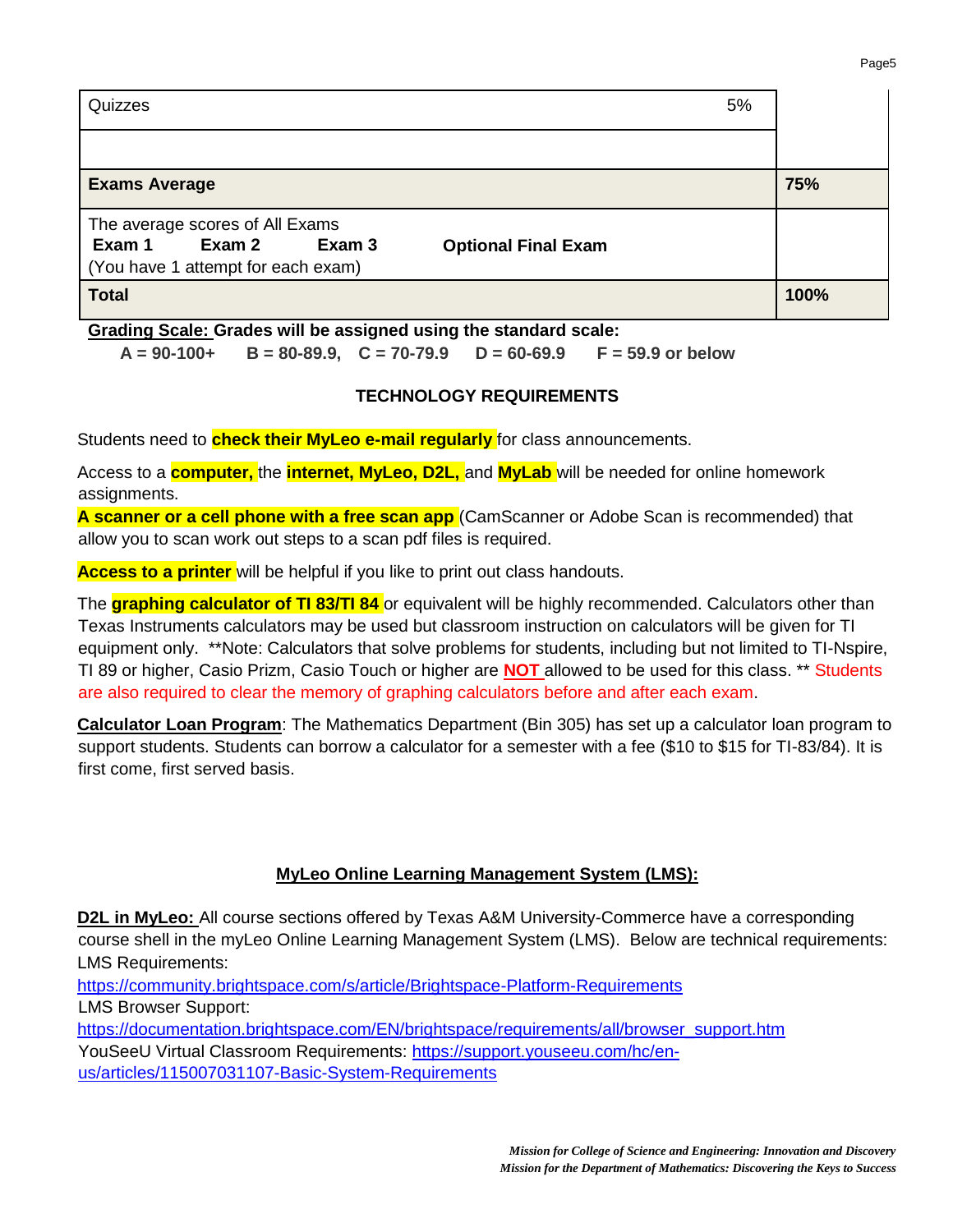**Access and Navigation in MyLeo/D2L**

**MyLeo Support: You will need your campus-wide ID (CWID) and password to log into your course in D2L. If you do not know your CWID or have forgotten your password, contact the Center for IT Excellence (CITE) at 903.468.6000 or helpdesk@tamuc.edu.**

**Note: Personal computer and internet connection problems do not excuse the requirement to complete all course work in a timely and satisfactory manner. Each student needs to have a backup method to deal with these inevitable problems. These methods might include the availability of a backup PC at home or work, the temporary use of a computer at a friend's home, the local library, office service companies, Starbucks, a TAMUC campus open computer lab, etc.**

**Communication and Support: If you have any questions or are having difficulties with the course material, please contact your Instructor.**

**Technical Support: If you are having technical difficulty with any part of Brightspace, please contact Brightspace Technical Support at 1-877-325-7778. Other support options can be found here:** <https://community.brightspace.com/support/s/contactsupport>

## **COMMUNICATION AND SUPPORT**

**Interaction with Instructor Statement: It is important that students are actively engaged in class activities. Questions are welcome in the classroom. Students are welcome to schedule with instructors for extra help outside classroom during office hours.**

**Getting Help Outside of Office Hours**: Utilizing the **multimedia library and online help from the MyLab online homework system** is suggested as a valuable resource for many students to improve their grades in Math classes. Also, the free tutoring on campus and from online is also highly recommended.

**Student Health Services** are located at Henderson Hall (Corner of Lee St. and Monroe St.). It offers health care to the student body of Texas A&M University – Commerce. It provides primary health care services including treatment of illness, injury, and women's health. **Tel:** (903) 886-5853.

**University Police Department** is located at Henderson Hall. For Emergency, please call: 911 For Non-Emergency, please call: 903.886.5868

## **COURSE AND UNIVERSITY PROCEDURES/POLICIES**

**Getting Help Outside of Office Hours:** Free tutoring is available for students who need help with their math courses.

The **Math Skills Center**, located in Binnion 328, is open *Monday to Thursday 10 am – 6 pm. Friday 10 am – 2 pm.*

The **Academic Success Center** offers tutoring in the library, as well as Supplemental Instruction. Their hours can be found on the university web site. Also, each student has available tutoring hours through the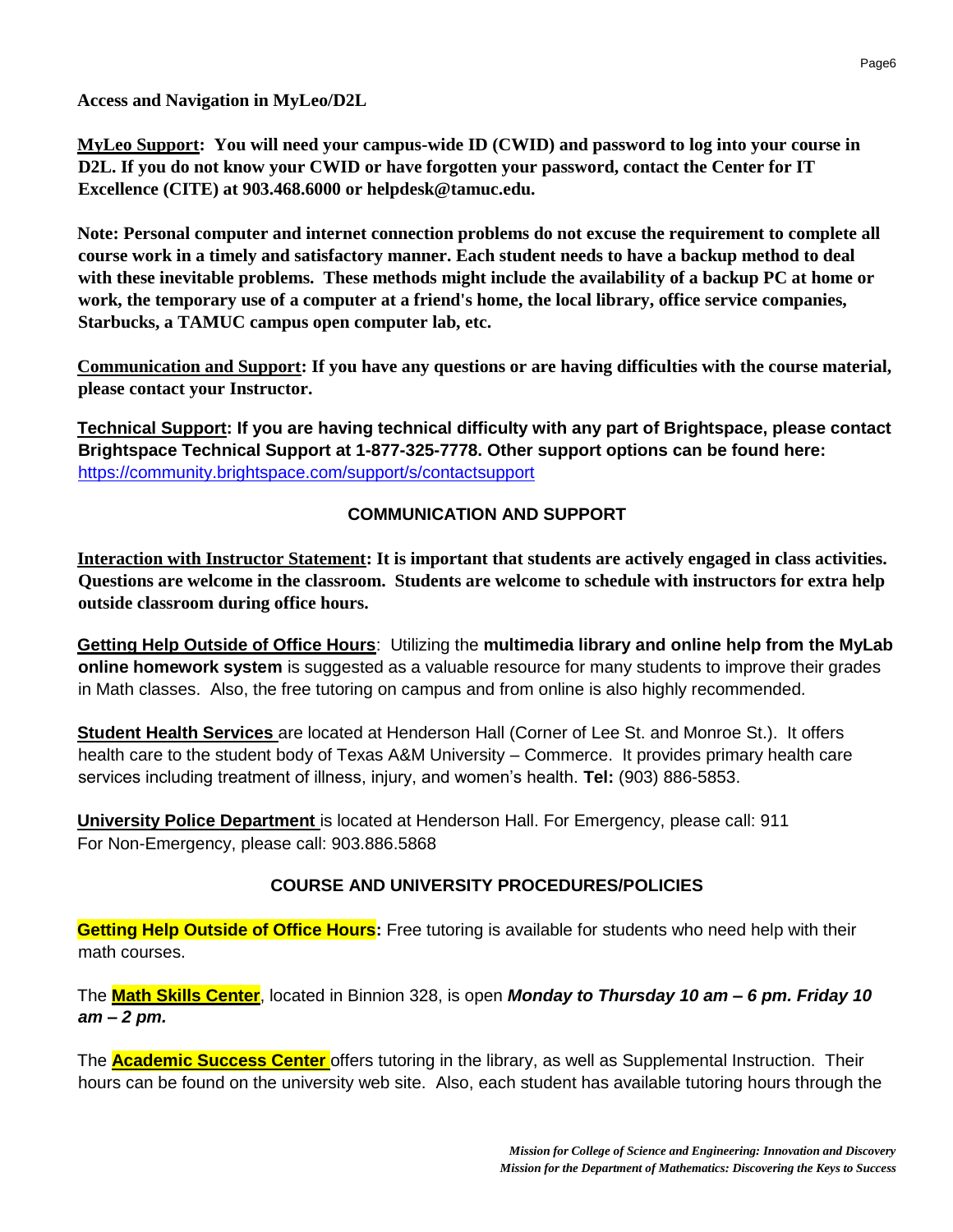online tutoring service, tutor.com. Additional details can be found here: <https://www.tamuc.edu/campusLife/campusServices/academicSuccessCenter/tutorInfo/default.aspx>

**Online Tutoring: Each students receive 3 free hours from [www.tutor.com/tamuc.](http://www.tutor.com/tamuc) Use your MyLeo**  Log in and Password to access this. You can contact the instructor if you need additional free tutoring hours.

In addition, **Mach III/TRIO Services,** located in the Halladay Student Services building, Room 300, is available to students who meet certain criteria, such as being a first-generation college student, etc. Contact TRIO at 903-886-5833.

**Academic Testing Center (ATC)** in Ferguson (Social Sciences Building Room 308) is a place that you can schedule make-up exam if approved by your teacher and the math department. The operating hours for the ATC are Monday through Thursday 10 a.m. to 6 p.m. and Friday 10 a.m. to 3 p.m.

## *Syllabus Change Policy:*

The syllabus is a guide. Circumstances and events, such as student progress, may make it necessary for the instructor to modify the syllabus during the semester. Any changes made to the syllabus will be announced in advance.

**Academic Integrity**: In order to insure fairness and high academic standards, any actions which violate the principles of academic integrity through dishonesty or cheating are given serious consideration. In order to understand what constitutes a violation of academic integrity and the consequences of such behavior, the university's policies may be reviewed at:

[http://www.tamuc.edu/aboutUs/policiesProceduresStandardsStatements/rulesProcedures/13students/under](http://www.tamuc.edu/aboutUs/policiesProceduresStandardsStatements/rulesProcedures/13students/undergraduates/13.99.99.R0.03UndergraduateAcademicDishonesty.pdf)  [graduates/13.99.99.R0.03UndergraduateAcademicDishonesty.pdf.](http://www.tamuc.edu/aboutUs/policiesProceduresStandardsStatements/rulesProcedures/13students/undergraduates/13.99.99.R0.03UndergraduateAcademicDishonesty.pdf) In particular, awareness of the following definitions is essential in order to know what represents academic dishonesty (pages  $6 - 7$ ):

"**Cheating**: Intentionally using or attempting to use unauthorized materials, information, notes, study aids or other devices or materials in any academic exercise. Unauthorized materials may include anything or anyone that gives a student assistance, and has not been specifically approved in advance by the instructor."

"**Complicity**: Intentionally or knowingly helping, or a attempting to help, another to commit an act of academic dishonesty."

"**Plagiarism**: The appropriation of another person's ideas, processes, results, or words without giving appropriate credit."

Furthermore, cheating in this course is defined as the following:

- Giving or receiving answers during an exam or quiz.
- Viewing the exam or quiz answers of nearby classmates.
- Having notes/practice work available during quizzes or tests.
- Possession or access to test items before the test is given.
- Deception in getting an excused absence to obtain the undeserved opportunity to make-up work.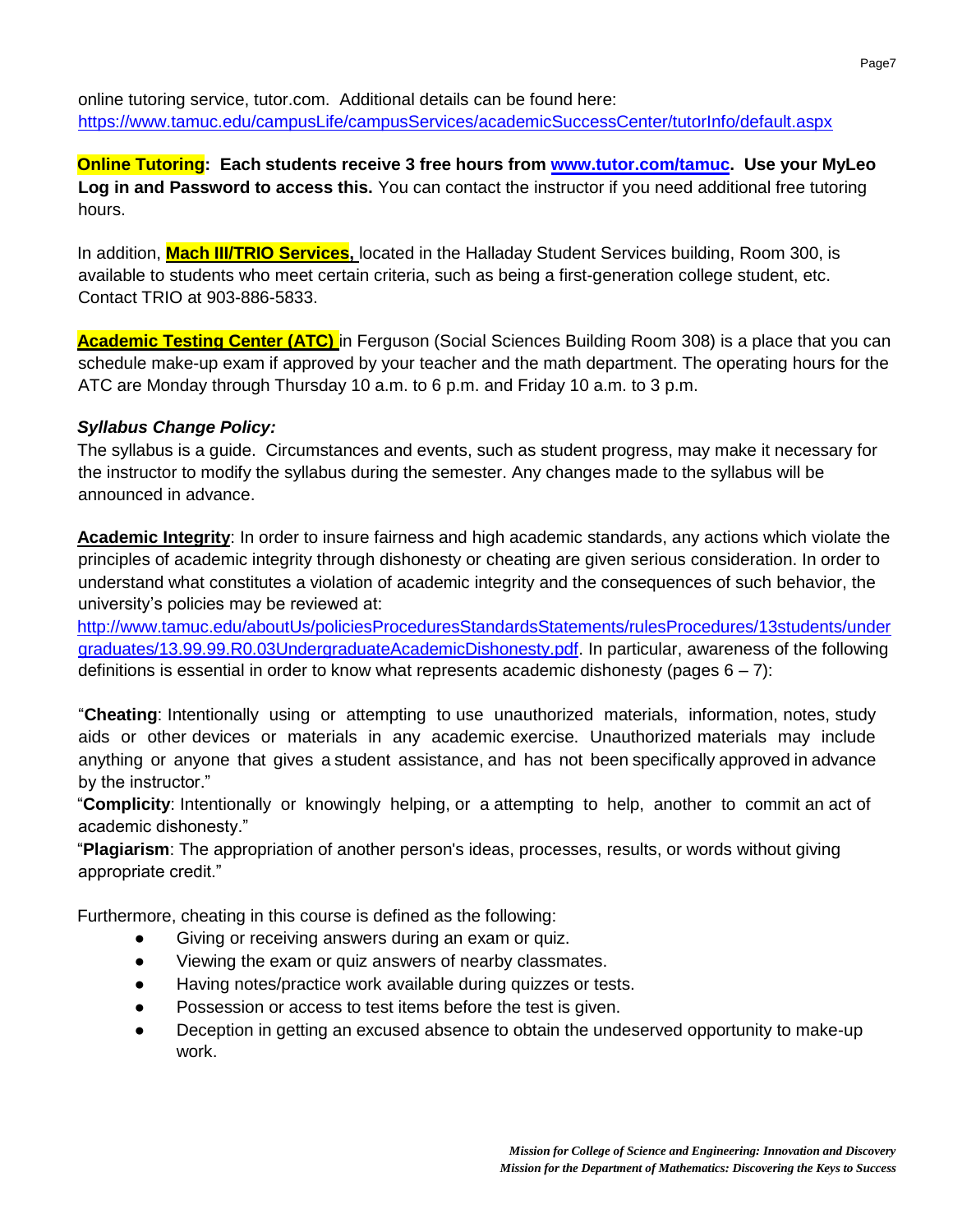- Use of cell phones or text messaging technology during exams or quizzes **(such as iPods, iWatch, etc.). IF ONE OF THESE DEVICES IS AVAILABLE, IN ANY WAY, DURING AN EXAM OR QUIZ, THE STUDENT WILL NOT BE ALLOWED TO PROCEED WITH THE EXAM OR QUIZ AND MAY BE SUBJECT TO PENALTIES ON THEIR GRADE.**
- Improper citations in written works, or using another person's ideas and words as students own without giving proper credit.
- Any method, no matter how well rationalized or accepted, which improves a person's grade by any means other than study and skillful performances on exams and/or other assignments.

While majority of students are honest in doing their school work, due to recent cheating events, action must be taken to protect the academic integrity of classrooms**. There is a NO TOLERANCE policy for cheating, and if a student is caught cheating, the event is subject to reporting and placement on the student's academic record. No grade will be received for any assignments for which cheating occur.**

In summary, students found guilty of an act of academic dishonesty in this course will be subject to the disciplinary actions listed in the university policies. This includes several possible penalties depending on the severity and number of the incidents, which will be taken into account when specifying disciplinary actions.

**Classroom Behavior**: Appropriate classroom behavior is required to attend this class. All cell phones and electronic devices must be put on silent or turned off during class. NOTE: THIS INCLUDES BLUETOOTH AND OTHER DEVICES THAT ARE PLACED IN THE EAR. Phones and electronics are distractions for instructor and the other students in the class. All people will be treated with respect and talking that disrupt the class is not allowed. If disruptions occur during class time, a student will be asked to leave class and will earn a zero on any applicable grades for that class period. Serial disrupters will be asked to withdraw from this class.

**Early Intervention for First Year Students**: Early intervention for freshmen is designed to communicate the University's interest in their success and a willingness to participate fully to help students accomplish their academic objectives. Grades for students in freshmen level classes will be reported to the Registrar's Office at the end of the fifth week of class during the fall and spring semesters. The Registrar's Office will report grades to students, Advising Services, Academic Departments (faculty advisors) and mentors. This procedure will allow students to be knowledgeable about their academic progress early in the semester. The university, through Advising Services, faculty advisors and mentors, will take steps to assist students who may be experiencing difficulty to focus on improvement and course completion. Grade reports will be mailed by the end of the sixth week of the semester.

**Student Conduct: \*\*\* "All students enrolled at the University shall follow the tenets of common decency and acceptable behavior conducive to a positive learning environment." (Student's Guide Handbook, Policies and Procedures, Conduct). Rude and/or disruptive behavior will not be tolerated. No electronic devices (except calculators) are allowed during class time. Cell phones, smart watches, and other electronic devices are to be put away during in-person class time and exams. \*\*\* The use of vapor/e-cigarettes, smokeless tobacco, snuff and chewing tobacco are prohibited inside classrooms and university buildings.**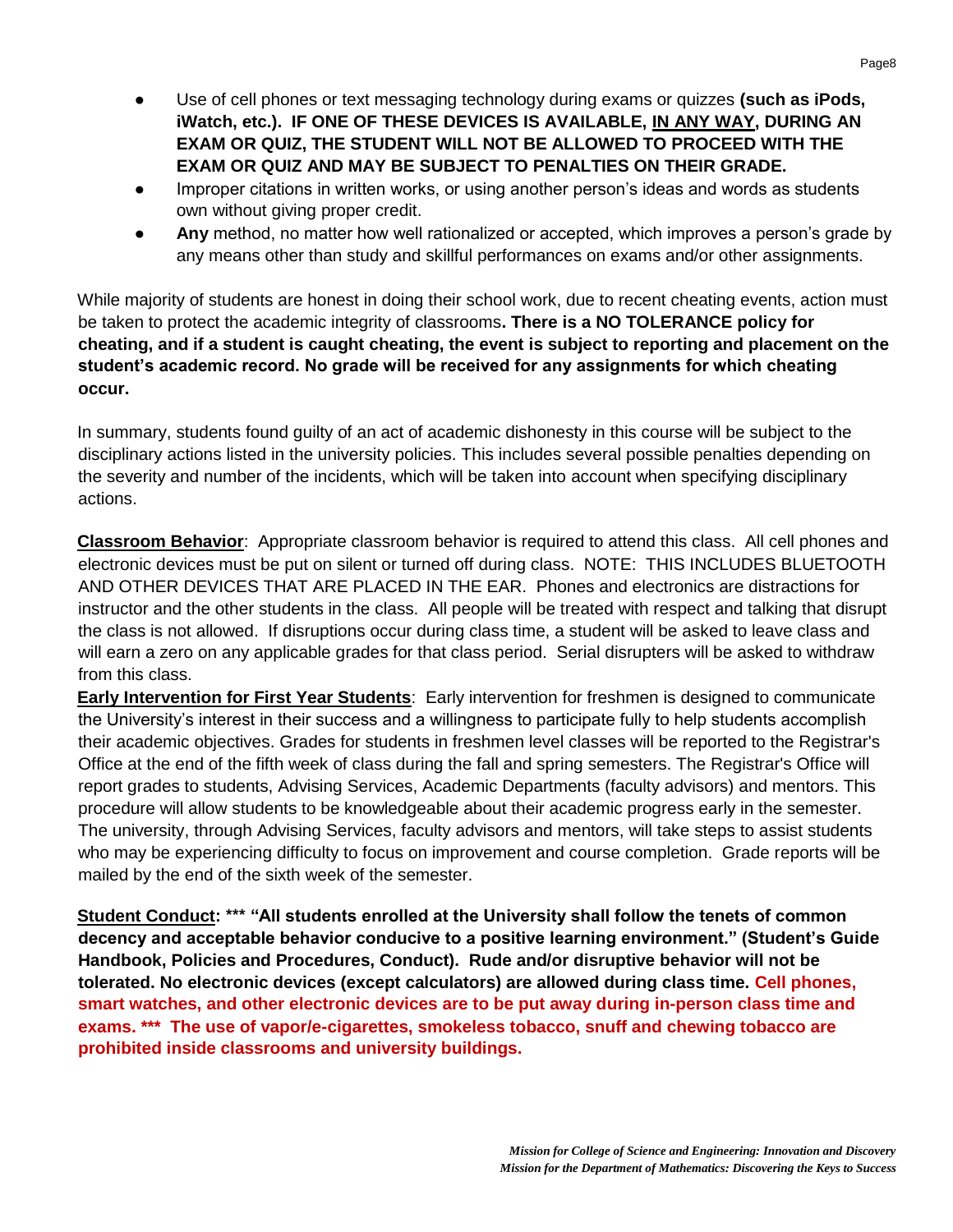The Code of Student Conduct is described in detail in the [Student Guidebook.](http://www.tamuc.edu/Admissions/oneStopShop/undergraduateAdmissions/studentGuidebook.aspx) <http://www.tamuc.edu/Admissions/oneStopShop/undergraduateAdmissions/studentGuidebook.aspx> Students should also consult the Rules of Netiquette for more information regarding how to interact with students in an online forum:<https://www.britannica.com/topic/netiquette>

### **TAMUC Attendance: For more information about the attendance policy please visit the [Attendance](http://www.tamuc.edu/admissions/registrar/generalInformation/attendance.aspx)  webpage and [Procedure 13.99.99.R0.01.](http://www.tamuc.edu/aboutUs/policiesProceduresStandardsStatements/rulesProcedures/13students/academic/13.99.99.R0.01.pdf)**

<http://www.tamuc.edu/admissions/registrar/generalInformation/attendance.aspx> [http://www.tamuc.edu/aboutUs/policiesProceduresStandardsStatements/rulesProcedures/13students/acade](http://www.tamuc.edu/aboutUs/policiesProceduresStandardsStatements/rulesProcedures/13students/academic/13.99.99.R0.01.pdf)  [mic/13.99.99.R0.01.pdf](http://www.tamuc.edu/aboutUs/policiesProceduresStandardsStatements/rulesProcedures/13students/academic/13.99.99.R0.01.pdf)

**ADA Statement**, **Students with Disabilities**: The Americans with Disabilities Act (ADA) is a federal antidiscrimination statute that provides comprehensive civil rights protection for persons with disabilities. Among other things, this legislation requires that all students with disabilities be guaranteed a learning environment that provides for reasonable accommodation of their disabilities. If students have a disability requiring an accommodation, please contact: Office of Student Disability Resources and Services, Texas A&M University-Commerce, Gee Library- Room 162, Phone (903) 886-5150 or (903) 886-5835, Fax (903) 468-8148, email: StudentDisabilityServices@tamuc.edu. Website: <http://www.tamuc.edu/campusLife/campusServices/studentDisabilityResourcesAndServices/>

**Nondiscrimination Notice:** This statement presents the University's commitment to a safe, accepting environment for all students regardless of sexual orientation, gender identification, or gender expression: A&M-Commerce will comply in the classroom, and in online courses, with all federal and state laws prohibiting discrimination and related retaliation on the basis of race, color, religion, sex, national origin, disability, age, genetic information or veteran status. Further, an environment free from discrimination on the basis of sexual orientation, gender identity, or gender expression will be maintained.

**Texas Senate Bill - 11** (Government Code 411.2031, et al.) authorizes the carrying of a concealed handgun in Texas A&M University-Commerce buildings only by persons who have been issued and are in possession of a Texas License to Carry a Handgun. Qualified law enforcement officers or those who are otherwise authorized to carry a concealed handgun in the State of Texas are also permitted to do so. Pursuant to Penal Code (PC) 46.035 and A&M-Commerce Rule 34.06.02.R1, license holders may not carry a concealed handgun in restricted locations. For a list of locations, please refer to [\(http://www.tamuc.edu/aboutUs/policiesProceduresStandardsStatements/rulesProcedures/34SafetyOfEmpl](http://www.tamuc.edu/aboutUs/policiesProceduresStandardsStatements/rulesProcedures/34SafetyOfEmployeesAndStudents/34.06.02.R1.pdf)  [oyeesAndStudents/34.06.02.R1.pdf\)](http://www.tamuc.edu/aboutUs/policiesProceduresStandardsStatements/rulesProcedures/34SafetyOfEmployeesAndStudents/34.06.02.R1.pdf) and/or consult your event organizer). Pursuant to PC 46.035, the open carrying of handguns is prohibited on all A&M-Commerce campuses. Report violations to the University Police Department at 903-886-5868 or 9-1-1.

**Counseling Services** The Counseling Center at A&M-Commerce, located in the Halladay Building, Room 203, offers counseling services, educational programming, and connection to community resources for students. Students have 24/7 access to the Counseling Center's crisis assessment services by calling 903- 886-5145. For more information regarding Counseling Center events and confidential services, please visit [www.tamuc.edu/counsel.](http://www.tamuc.edu/counsel)

## **Course Outline is on the last page of this syllabus.**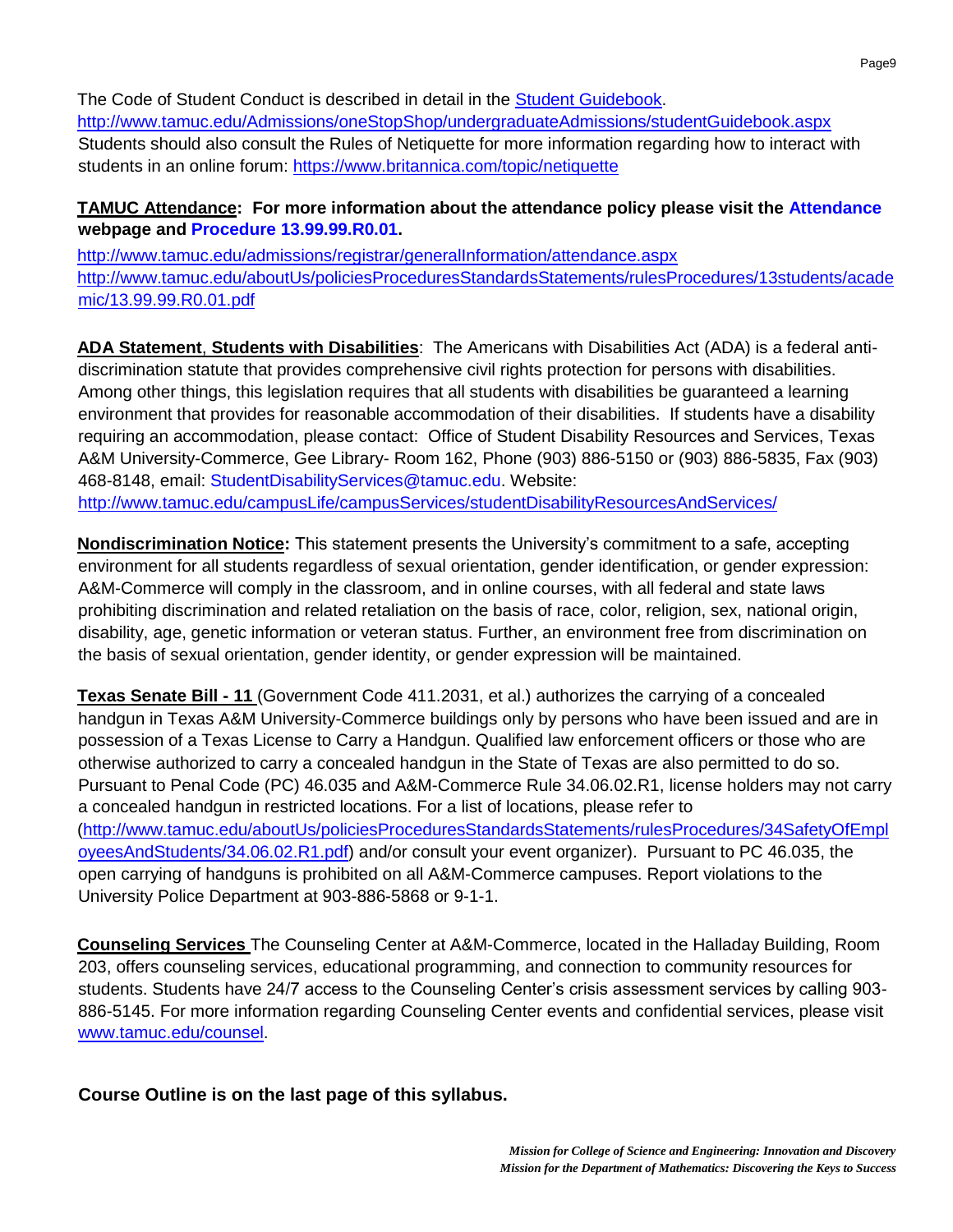### **Tentative Schedule (Fall 2021) Math 1314 MWF Students:**

|                           | <b>Date</b>              | <b>Events</b>                                                                                                                                      | <b>STUDY:</b>               |
|---------------------------|--------------------------|----------------------------------------------------------------------------------------------------------------------------------------------------|-----------------------------|
| $\mathbf M$               | 8/30                     | Syllabus, Intro to D2L and MyLab, Review Basic Math                                                                                                | <b>Review Basic Math I</b>  |
| W                         | 9/1                      | 2.1                                                                                                                                                |                             |
| ${\bf F}$                 | 9/3                      | 2.2                                                                                                                                                |                             |
| $\mathbf M$               | 9/6                      | <b>Labor Day Holiday (No Class Meeting)</b>                                                                                                        |                             |
| W                         | 9/8                      | 2.3                                                                                                                                                |                             |
| ${\bf F}$                 | 9/10                     | 2.4 & Quiz                                                                                                                                         | Quiz                        |
| $\mathbf M$               | 9/13                     | 2.5                                                                                                                                                |                             |
| W                         | 9/15                     | 2.6 & 2.7                                                                                                                                          |                             |
| ${\bf F}$                 | 9/17                     | 2.7 & Quiz                                                                                                                                         | Quiz                        |
| $\mathbf M$               | 9/20                     | Ch. 8 Sequences (Arithmetic and Geometric Sequences) & Quiz                                                                                        | <b>Study for Exam 1</b>     |
| W                         | 9/22                     | Review for exam 1                                                                                                                                  | <b>Study for Exam 1</b>     |
| ${\bf F}$                 | 9/24                     | <b>EXAM1</b>                                                                                                                                       |                             |
| $\mathbf M$               | 9/27                     | Review Factoring & Solving Quadratic Equations, Solving inequalities;<br>Apply Rules of Exponents, Simplify Rational Functions, Find<br>Intercepts | <b>Review Basic Math II</b> |
| W                         | 9/29                     | 3.1                                                                                                                                                |                             |
| ${\bf F}$                 | 10/1                     | 3.2                                                                                                                                                |                             |
| $\mathbf M$               | 10/4                     | 3.2                                                                                                                                                |                             |
| W                         | 10/6                     | 3.3 & Quiz                                                                                                                                         | Quiz                        |
| $\overline{F}$            | 10/8                     | 3.4                                                                                                                                                |                             |
| $\mathbf M$               | 10/1<br>$\mathbf{1}$     | 3.4                                                                                                                                                |                             |
| W                         | 10/1<br>$\mathbf{3}$     | 3.5                                                                                                                                                |                             |
| ${\bf F}$                 | 10/1<br>5                | 3.5 & Quiz                                                                                                                                         | Quiz                        |
| $\mathbf M$               | 10/1<br>8                | 3.6                                                                                                                                                |                             |
| W                         | 10/2<br>$\bf{0}$         | Review for exam 2                                                                                                                                  |                             |
| $\boldsymbol{\mathrm{F}}$ | 10/2<br>$\boldsymbol{2}$ | <b>EXAM2</b>                                                                                                                                       |                             |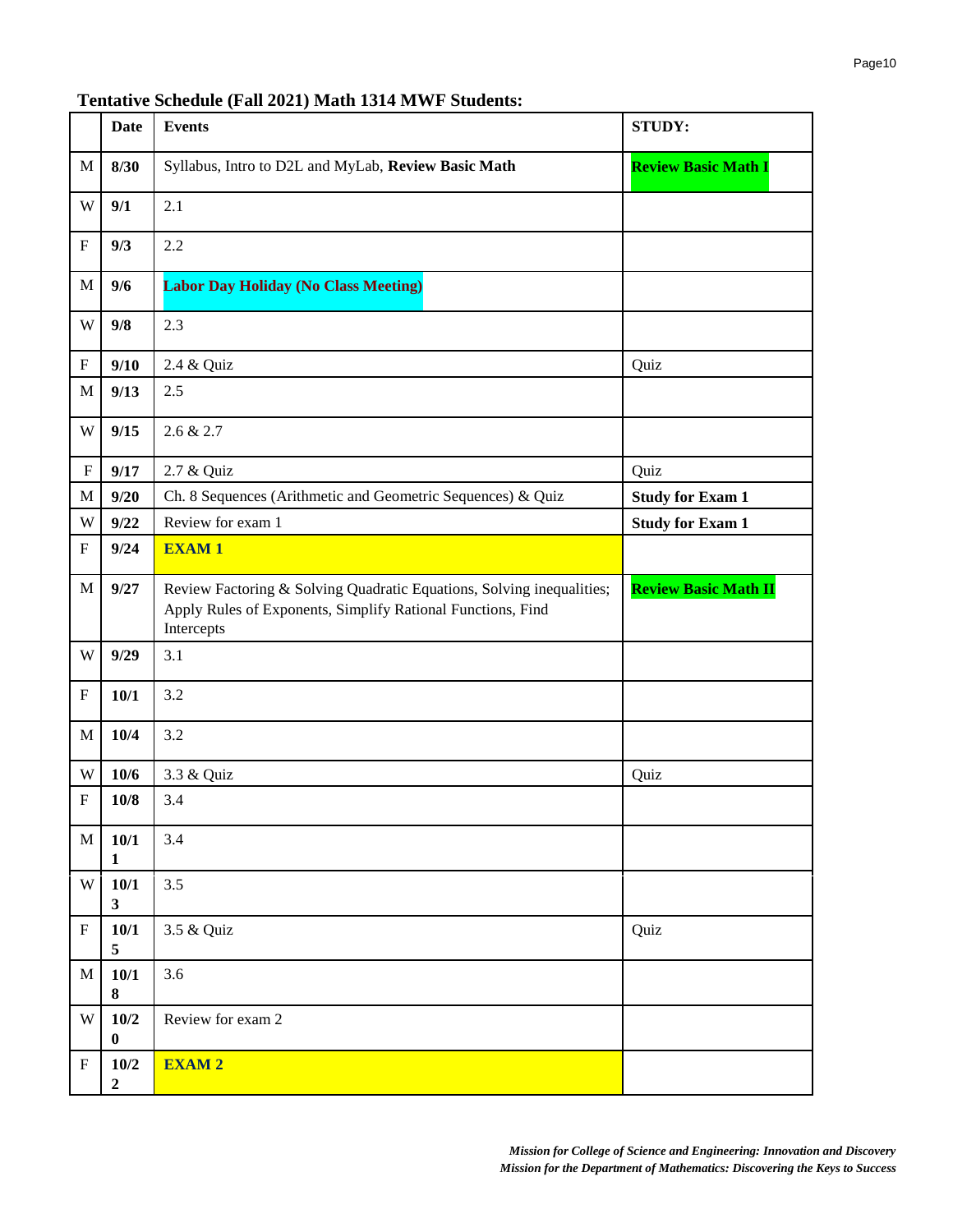| $\mathbf M$               | 10/2                       | 4.1                                                              | <b>Review Basic Math III</b> |
|---------------------------|----------------------------|------------------------------------------------------------------|------------------------------|
|                           | 5                          |                                                                  |                              |
| W                         | 10/2<br>$\overline{7}$     | 4.2                                                              |                              |
| $\mathbf F$               | 10/2<br>9                  | 4.2 & Quiz                                                       | Quiz                         |
| M                         | 11/1                       | 4.3                                                              |                              |
| W                         | 11/3                       | 4.4                                                              |                              |
| $\boldsymbol{\mathrm{F}}$ | 11/5                       | 4.4 & Quiz                                                       | Quiz                         |
| $\mathbf M$               | $11/8$                     | 4.5                                                              |                              |
| W                         | 11/1<br>$\bf{0}$           | 5.1(2x2)                                                         |                              |
| $\boldsymbol{\mathrm{F}}$ | 11/1<br>$\boldsymbol{2}$   | 5.2(3x3)                                                         |                              |
| M                         | 11/1<br>5                  | 6.5 (Cramer's Rule 2x2 & 3x3), start Matrices if you can, & Quiz | Quiz                         |
| W                         | 11/1<br>7                  | 6.1 & 6.2 (Matrices 2x2 & 3X3)                                   | <b>Study for Exam 3</b>      |
| $\boldsymbol{\mathrm{F}}$ | $11/1$<br>$\boldsymbol{9}$ | Review for exam 3                                                | <b>Study for Exam 3</b>      |
| M                         | $11/2$<br>$\boldsymbol{2}$ | <b>EXAM3</b>                                                     |                              |
| W                         | 11/2<br>4                  | <b>Thanksgiving Holiday</b>                                      |                              |
| ${\bf F}$                 | 11/2<br>6                  | <b>Thanksgiving Holiday</b>                                      |                              |
| $\mathbf M$               | $11/2$<br>9                | Project (or Optional Ch. 2.8 Distance, Mid-point, Circle)        |                              |
| W                         | 12/1                       | Project (or Optional Ch. 7.1 & 7.2 Ellipse & Hyperbola)          |                              |
| $\boldsymbol{\mathrm{F}}$ | 12/3                       | Project (or Optional Ch. 8.5 Binomial Theorem)                   |                              |
| $\mathbf M$               | $12/6$                     | <b>Review for final</b>                                          | <b>Study for Final</b>       |
| W                         | 12/8                       | <b>Review for final</b>                                          | <b>Study for Final</b>       |
| $\boldsymbol{\mathrm{F}}$ | 12/1<br>$\bf{0}$           | <b>Review for final</b>                                          | <b>Study for Final</b>       |
| $\mathbf M$               | 12/1<br>$\mathbf{3}$       | FINAL EXAM, $3:30$ pm $-5:30$ pm                                 | <b>NOTE SPECIAL TIME!!</b>   |